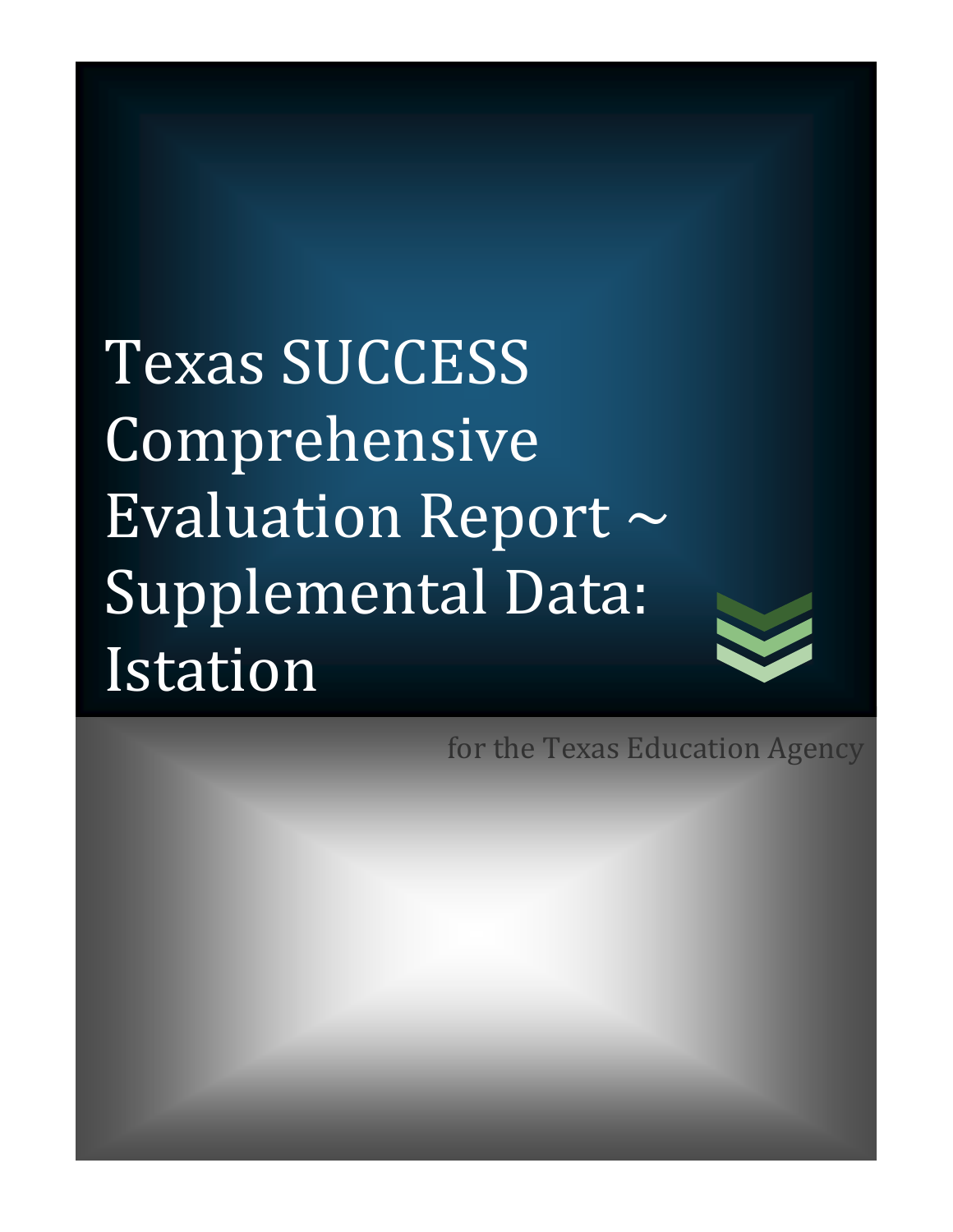### **Figure 2.3. Percentage of Students with One or Multiple ISIP Assessments, by School Level and Beginning Tier Level**

|                |                                           | <b>Elementary School</b>               |                                           |                                           |                         | <b>Middle School</b>                   |                                           |                                           |
|----------------|-------------------------------------------|----------------------------------------|-------------------------------------------|-------------------------------------------|-------------------------|----------------------------------------|-------------------------------------------|-------------------------------------------|
| One assessment | Number of Students<br>Percent of Students | <b>Top ISIP Tier</b><br>31686<br>11.80 | <b>Middle ISIP Tier</b><br>22859<br>10.90 | <b>Bottom ISIP Tier</b><br>42166<br>11.07 | Total<br>96711<br>11.26 | <b>Top ISIP Tier</b><br>47064<br>30.46 | <b>Middle ISIP Tier</b><br>31262<br>22.74 | <b>Bottom ISIP Tier</b><br>46895<br>21.32 |
| Two to five    | Number of Students                        | 96605                                  | 76339                                     | 141781                                    | 314725                  | 81094                                  | 72488                                     | 114294                                    |
|                | Percent of Students                       | 35.98                                  | 36.39                                     | 37.21                                     | 36.63                   | 52.48                                  | 52.73                                     | 51.95                                     |
| More than five | Number of Students                        | 140177                                 | 110567                                    | 197063                                    | 447807                  | 26377                                  | 33732                                     | 58818                                     |
|                | Percent of Students                       | 52.21                                  | 52.71                                     | 51.72                                     | 52.12                   | 17.07                                  | 24.54                                     | 26.73                                     |
| Total          | Number of Students                        | 268468                                 | 209765                                    | 381010                                    | 859243                  | 154535                                 | 137482                                    | 220007                                    |
|                | Percent of Students                       | 100.00                                 | 100.00                                    | 100.00                                    | 100.00                  | 100.00                                 | 100.00                                    | 100.00                                    |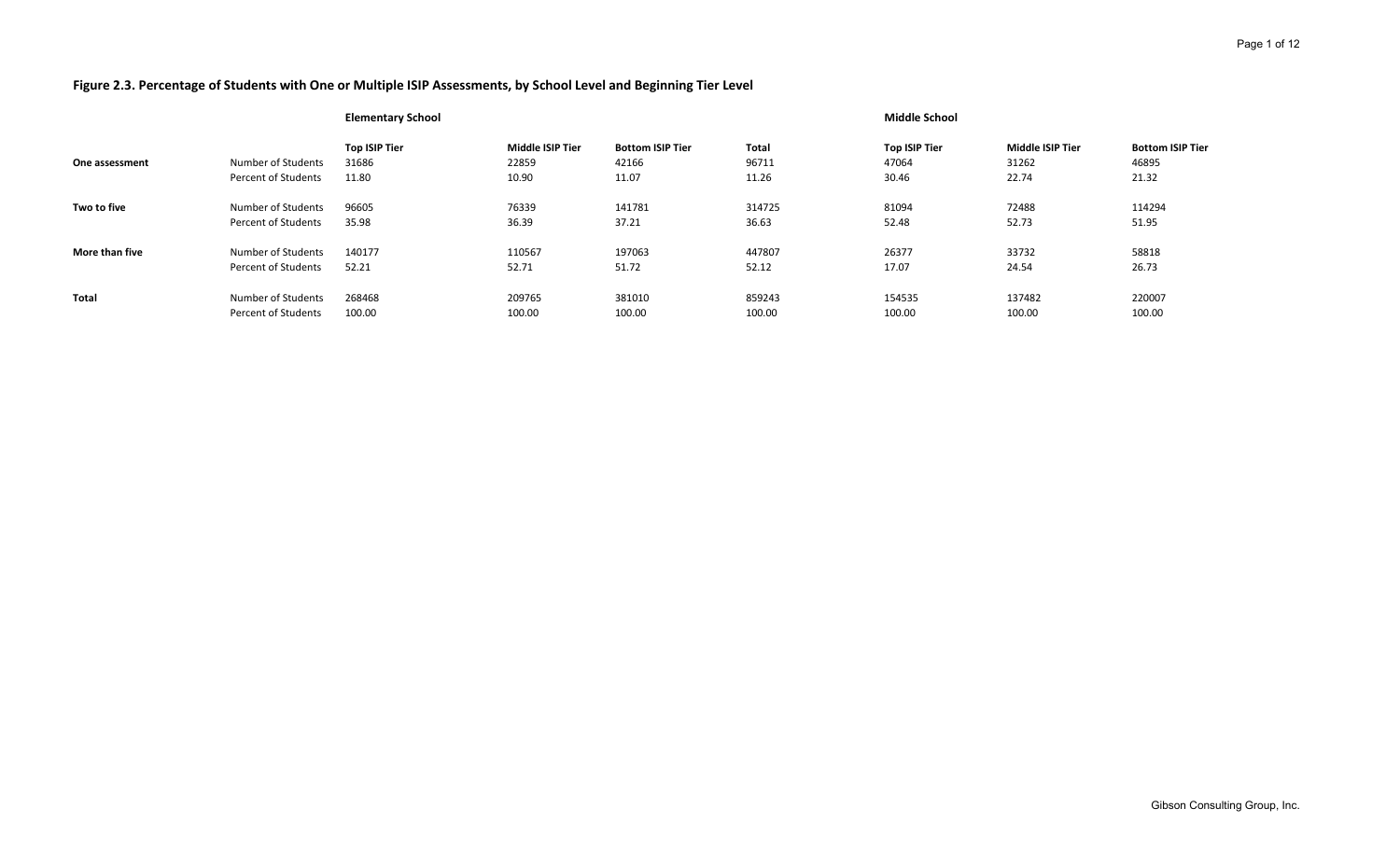**Total** 125221 24.46 267876 52.32 118927 23.23

512024 100.00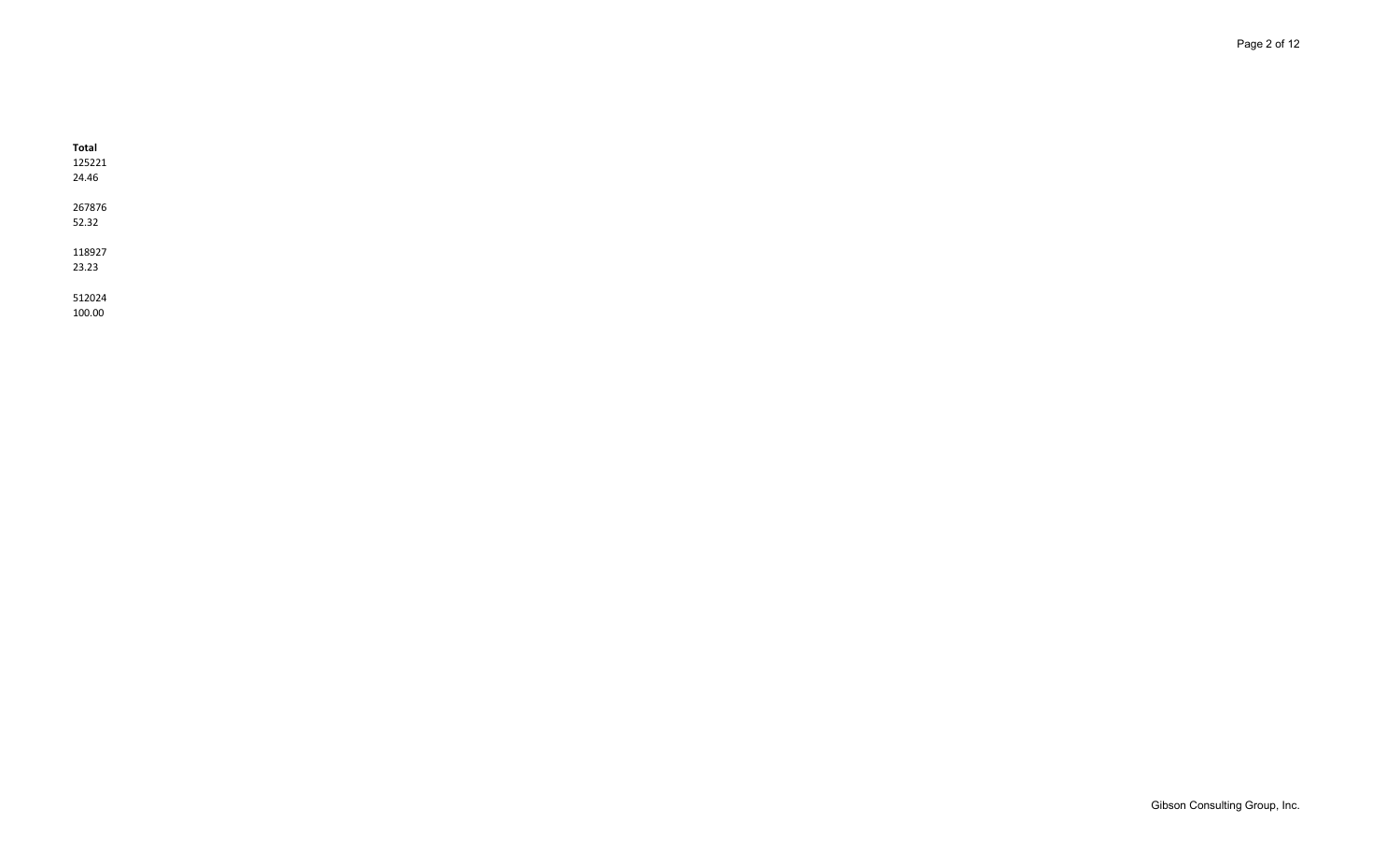**Figure 2.4. Mean Change in ISIP Scaled Score between First and Last Assessment, by Grade Level and Time between First and Last Assessment, Grades 3-5, 2013-14**

### **Figure 2.5. Mean Change in ISIP Scaled Score between First and Last Assessment, by Grade Level and Time between First and Last Assessment, Grades 6-8, 2013-14**

### **September -October**

| <b>Grade Level</b> |                      |                      |                |                |
|--------------------|----------------------|----------------------|----------------|----------------|
|                    |                      |                      | Change         | N              |
| Grade 3            | <b>First score</b>   | Last score           | $-1$           |                |
|                    | 234.915              | 234.3964             |                | 2365           |
| Grade 4            | 1808.719             | 1820.409             | 12             | 2432           |
| Grade 5            | 1910.564             | 1916.695             | 6              | 2790           |
| Grade 6            | 1949.277             | 1954.791             | 6              | 2290           |
| Grade 7            | 1973.452             | 1976.785             | 3              | 2066           |
| Grade 8            | 2053.189             | 2047.206             | $-6$           | 2085           |
|                    |                      |                      |                |                |
|                    | September - November |                      |                |                |
|                    |                      |                      |                |                |
| <b>Grade Level</b> |                      |                      |                |                |
|                    | <b>First score</b>   | Last score           | Change         | Ν              |
| Grade 3            | 235.1577             | 236.5608             | 1              | 1989           |
| Grade 4            | 1818.624             | 1837.006             | 18             | 2178           |
| Grade 5            | 1913.839             | 1924.172             | 10             | 2211           |
| Grade 6            | 1978.253             | 1981.917             | $\overline{4}$ | 2125           |
| Grade 7            | 2010.759             | 2007.319             | -3             | 2082           |
| Grade 8            | 2067.437             | 2068.758             | $\mathbf{1}$   | 1688           |
|                    |                      |                      |                |                |
|                    | September - December |                      |                |                |
|                    |                      |                      |                |                |
| <b>Grade Level</b> |                      |                      |                |                |
|                    | <b>First score</b>   | Last score           | Change         | Ν              |
| Grade 3            | 235.7402             | 238.9094             | 3              | 2191           |
| Grade 4            | 1805.308             | 1837.505             | 32             | 2279           |
| Grade 5            | 1912.749             | 1941.831             | 29             | 2484           |
| Grade 6            | 1955.99              | 1965.544             | 10             | 2156           |
| Grade 7            | 2006.858             | 2008.198             | 1              | 2029           |
| Grade 8            | 2064.674             | 2072.594             | 8              | 1333           |
|                    |                      |                      |                |                |
|                    | September - January  |                      |                |                |
|                    |                      |                      |                |                |
| <b>Grade Level</b> |                      |                      |                |                |
|                    | <b>First score</b>   | Last score           | Change         | Ν              |
| Grade 3            | 236.5637             | 239.6611             | 3              | 3136           |
| Grade 4            | 1818.042             | 1860.183             | 42             | 3776           |
| Grade 5            | 1921.869             | 1949.97              | 28             | 4759           |
| Grade 6            | 1985.727             | 2000.671             | 15             | 5172           |
| Grade 7            | 2025.125             | 2035.451             | 10             | 5603           |
| Grade 8            | 2094.055             | 2111.029             | 17             | 5117           |
|                    |                      |                      |                |                |
|                    |                      |                      |                |                |
|                    | September - February |                      |                |                |
|                    |                      |                      |                |                |
| <b>Grade Level</b> |                      |                      |                |                |
|                    | <b>First score</b>   | Last score           | Change         | Ν              |
| Grade 3            | 236.586              | 240.823              | $\overline{4}$ | 4280           |
| Grade 4            | 1815.938             | 1862.189             | 46             | 4315           |
| Grade 5            | 1915.807             | 1952.879             | 37             | 5224           |
| Grade 6            | 1973.754             | 1988.093             | 14             | 4521           |
| Grade 7            | 2016.276             | 2024.578             | 8              | 4894           |
| Grade 8            | 2080.009             | 2086.99              | 7              | 4021           |
|                    |                      |                      |                |                |
|                    | September - March    |                      |                |                |
|                    |                      |                      |                |                |
| <b>Grade Level</b> |                      |                      |                |                |
|                    | <b>First score</b>   | Last score           | Change         | N              |
| Grade 3            | 236.7729             | 242.5569             | 6              | 4270           |
| Grade 4            | 1818.108             | 1871.541             | 53             | 4302           |
| Grade 5            | 1936.541             | 1983.707             | 47             | 7238           |
| Grade 6            | 1981.229             | 1999.447             | 18             | 4248           |
| Grade 7            | 1998.791             | 2022.111             | 23             | 3492           |
| Grade 8            | 2050.405             | 2066.946             | 17             | 2690           |
|                    |                      |                      |                |                |
|                    | September - April    |                      |                |                |
|                    |                      |                      |                |                |
| <b>Grade Level</b> |                      |                      |                |                |
|                    | <b>First score</b>   | Last score           | Change         | N              |
| Grade 3            | 239.0856             | 246.8176             | 8              | 15444          |
| Grade 4            | 1833.319             | 1909.307             | 76             | 16596          |
| Grade 5            | 1929.472             | 1990.166             | 61             | 17607          |
| Grade 6            | 1987.317             | 2020.931             | 34             | 17257          |
| Grade 7            | 2012.406             | 2046.6               | 34             | 11587          |
| Grade 8            | 2070.176             | 2097.737             | 28             | 10763          |
|                    |                      |                      |                |                |
|                    | September - May      |                      |                |                |
|                    |                      |                      |                |                |
| <b>Grade Level</b> |                      |                      |                |                |
|                    | <b>First score</b>   | Last score           | Change         | N              |
| Grade 3            | 237.1959             | 247.2071             | 10             | 85271          |
| Grade 4            | 1833.658             | 1925.691             | 92             | 82192          |
| Grade 5            | 1927.735             | 1995.471             | 68             | 75053          |
| Grade 6            | 1980.425             | 2025.193             | 45             | 38339          |
| Grade 7<br>Grade 8 | 2015.633<br>2063.739 | 2064.058<br>2103.621 | 48<br>40       | 31690<br>24461 |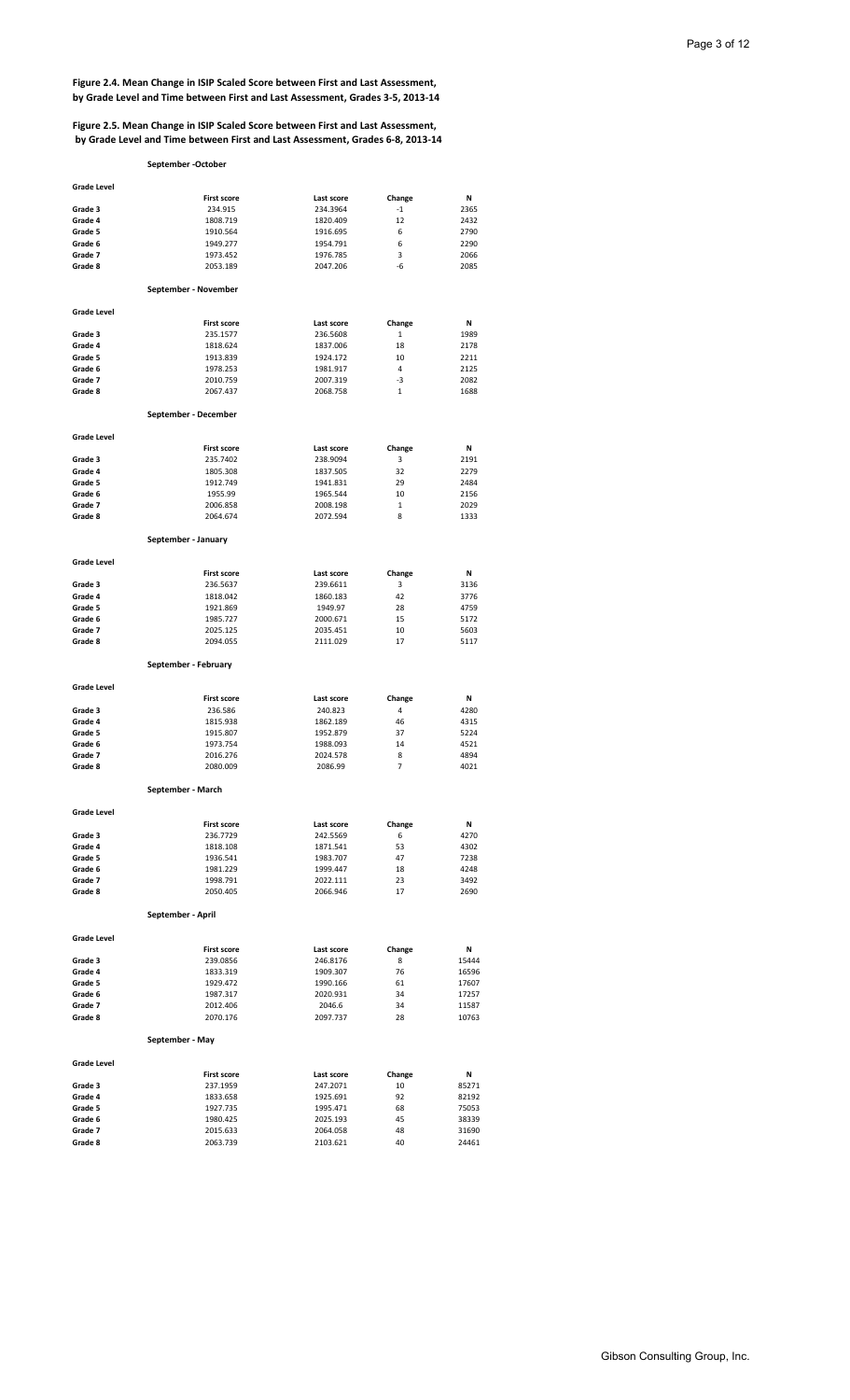**Figure 2.6. Mean ISIP Gain Score, by Elapsed Months between First and Last Assessment, Usage Minutes, and Grade Level, 2013-14**

| Grade 3                   |                   |       |                   |       |                   |                           |                   |      |                   |              |
|---------------------------|-------------------|-------|-------------------|-------|-------------------|---------------------------|-------------------|------|-------------------|--------------|
| <b>Period of Activity</b> | $0 - 10$          |       | 11-199            |       | 200-249           |                           | 250-300           |      | $>300$            |              |
|                           | Gain score        | N     | <b>Gain score</b> | N     | Gain score        | $\boldsymbol{\mathsf{N}}$ | <b>Gain score</b> | N    | <b>Gain score</b> | N            |
| Sep.-Jan.                 | 2.29412           | 115   | 2.733767          | 1707  | 3.801952          | 244                       | 2.252956          | 213  | 3.929594          | 855          |
| Sep.-Mar.                 | 2.755341          | 56    | 5.485855          | 1740  | 5.882979          | 338                       | 5.572828          | 290  | 6.175583          | 1842         |
| Sep.-May                  | 7.158628          | 771   | 9.372319          | 18240 | 9.66699           | 4280                      | 9.350092          | 3915 | 10.32308          | 57988        |
| Total                     | 6.302999          | 942   | 8.537973          | 21687 | 9.109593          | 4862                      | 8.759984          | 4418 | 10.10711          | 60685        |
| Grade 4                   |                   |       |                   |       |                   |                           |                   |      |                   |              |
| <b>Period of Activity</b> | $0 - 10$          |       | 11-199            |       | 200-249           |                           | 250-300           |      | $>300$            |              |
|                           | <b>Gain score</b> | N     | Gain score        | N     | Gain score        | N                         | Gain score        | N    | <b>Gain score</b> | N            |
| Sep.-Jan.                 | 54.74214          | 580   | 39.31212          | 2019  | 29.70877          | 268                       | 33.30295          | 195  | 47.19514          | 713          |
| Sep.-Mar.                 | 63.42492          | 194   | 54.32763          | 2128  | 54.12034          | 393                       | 46.45156          | 258  | 51.68727          | 1328         |
| Sep.-May                  | 90.22391          | 2271  | 91.10113          | 24191 | 87.80232          | 4572                      | 85.08155          | 4138 | 93.65861          | 46989        |
| Total                     | 81.75809          | 3045  | 84.64986          | 28338 | 82.29762          | 5233                      | 80.7114           | 4591 | 91.84612          | 49030        |
| Grade 5                   |                   |       |                   |       |                   |                           |                   |      |                   |              |
| <b>Period of Activity</b> | $0 - 10$          |       | 11-199            |       | 200-249           |                           | 250-300           |      | $>300$            |              |
|                           | Gain score        | N     | <b>Gain score</b> | N     | Gain score        | N                         | Gain score        | N    | <b>Gain score</b> | N            |
| Sep.-Jan.                 | 42.4011           | 689   | 23.67989          | 2747  | 31.65749          | 257                       | 32.29841          | 169  | 28.84654          | 897          |
| Sep.-Mar.                 | 54.41526          | 273   | 43.51004          | 3178  | 57.23462          | 613                       | 47.08024          | 547  | 48.48685          | 2626         |
| Sep.-May                  | 72.59771          | 3049  | 69.24849          | 23263 | 68.29756          | 4176                      | 65.23724          | 3795 | 66.70702          | 40734        |
| Total                     | 66.17306          | 4011  | 62.15744          | 29188 | 65.08748          | 5046                      | 61.80152          | 4511 | 64.85856          | 44257        |
| Grade 6                   |                   |       |                   |       |                   |                           |                   |      |                   |              |
| <b>Period of Activity</b> | $0 - 10$          |       | 11-199            |       | 200-249           |                           | 250-300           |      | $>300$            |              |
|                           | Gain score        | N     | <b>Gain score</b> | N     | <b>Gain score</b> | N                         | Gain score        | N    | Gain score        | $\mathsf{N}$ |
| Sep.-Jan.                 | 27.63096          | 1475  | 10.50379          | 2973  | 11.28422          | 158                       | 22.58262          | 124  | 1.988317          | 441          |
| Sep.-Mar.                 | 20.33944          | 260   | 19.60103          | 2633  | 26.1111           | 307                       | 33.80391          | 218  | 5.895908          | 827          |
| Sep.-May                  | 50.7093           | 6063  | 45.04049          | 16126 | 35.76366          | 1815                      | 40.9218           | 1503 | 43.33094          | 12827        |
| Total                     | 45.33142          | 7798  | 37.23359          | 21732 | 32.76757          | 2280                      | 38.84821          | 1845 | 39.84099          | 14095        |
| Grade 7                   |                   |       |                   |       |                   |                           |                   |      |                   |              |
| <b>Period of Activity</b> | $0 - 10$          |       | 11-199            |       | 200-249           |                           | 250-300           |      | $>300$            |              |
|                           | Gain score        | N     | Gain score        | N     | Gain score        | N                         | Gain score        | N    | <b>Gain score</b> | N            |
| Sep.-Jan.                 | 17.54025          | 2141  | 10.40993          | 2830  | $-21.92872$       | 171                       | $-30.25913$       | 106  | $-6.209637$       | 355          |
| Sep.-Mar.                 | 38.77124          | 305   | 24.35424          | 2214  | 15.56093          | 222                       | 10.44379          | 166  | 18.0939           | 584          |
| Sep.-May                  | 48.0353           | 6770  | 47.39488          | 14279 | 52.23898          | 1103                      | 48.1293           | 1008 | 50.22663          | 8510         |
| Total                     | 40.6443           | 9216  | 39.33819          | 19323 | 38.31839          | 1496                      | 36.75042          | 1280 | 46.12034          | 9449         |
| Grade 8                   |                   |       |                   |       |                   |                           |                   |      |                   |              |
| <b>Period of Activity</b> | $0 - 10$          |       | 11-199            |       | 200-249           |                           | 250-300           |      | $>300$            |              |
|                           | Gain score        | N     | <b>Gain score</b> | N     | <b>Gain score</b> | N                         | Gain score        | N    | Gain score        | N            |
| Sep.-Jan.                 | 17.73577          | 2321  | 17.1871           | 2392  | $-.3951061$       | 86                        | 9.28834           | 72   | 16.02641          | 246          |
| Sep.-Mar.                 | 21.34179          | 423   | 16.56133          | 1467  | 13.49942          | 150                       | 9.474979          | 143  | 15.44536          | 506          |
| Sep.-May                  | 37.12918          | 7296  | 36.06763          | 9998  | 37.21844          | 861                       | 46.28967          | 765  | 49.82932          | 5532         |
| Total                     | 31.98076          | 10040 | 30.74339          | 13857 | 31.02644          | 1097                      | 38.19926          | 980  | 45.73737          | 6284         |

| Gain score | N     |
|------------|-------|
| 3.929594   | 855   |
| 6.175583   | 1842  |
| 10.32308   | 57988 |
| 10.10711   | 60685 |
|            |       |

| Gain score | N     |
|------------|-------|
| 47.19514   | 713   |
| 51.68727   | 1328  |
| 93.65861   | 46989 |
| 91.84612   | 49030 |
|            |       |

| Gain score | N     |
|------------|-------|
| 28.84654   | 897   |
| 48.48685   | 2626  |
| 66.70702   | 40734 |
| 64.85856   | 44257 |

| Gain score | Ν     |
|------------|-------|
| 1.988317   | 441   |
| 5.895908   | 827   |
| 43.33094   | 12827 |
| 39.84099   | 14095 |

| Gain score  | Ν    |
|-------------|------|
| $-6.209637$ | 355  |
| 18.0939     | 584  |
| 50.22663    | 8510 |
| 46.12034    | 9449 |
|             |      |

| Gain score | Ν    |
|------------|------|
| 16.02641   | 246  |
| 15.44536   | 506  |
| 49.82932   | 5532 |
| 45.73737   | 6284 |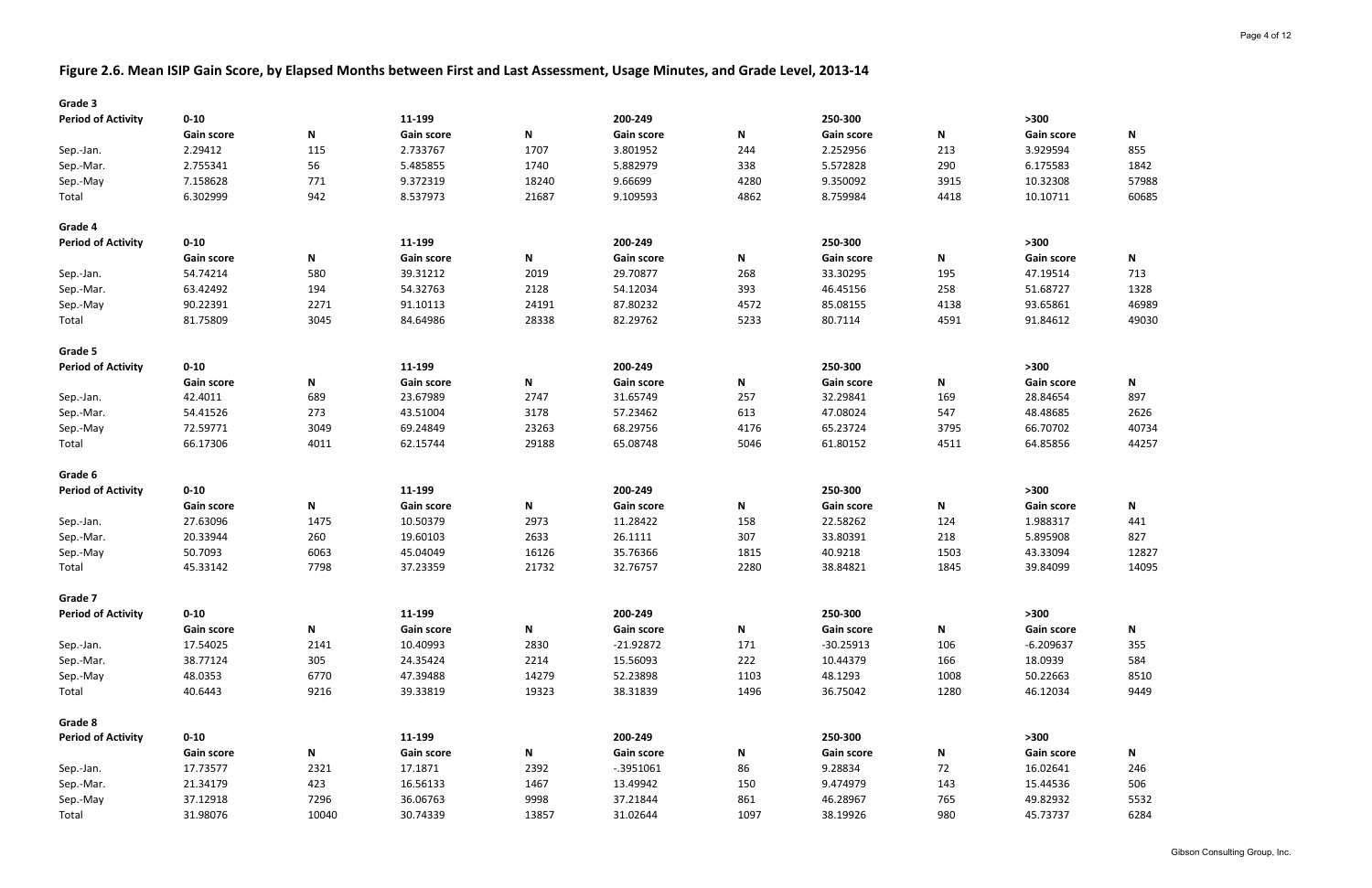**Figure 2.7. Percentage of Students who Met the Phase-In 1 Level II (Satisfactory) Standard on STAAR-Reading, by Grade Level, Number of Istation Curriculum Minutes, and September 2013 ISIP Assessment Performance Tier, 2013-14 School Year**

|                       |                          |                    | Pct. met the Phase-in 1 |       |
|-----------------------|--------------------------|--------------------|-------------------------|-------|
|                       | <b>Curriculum Minute</b> |                    | Level II (Satisfactory) |       |
| <b>Beginning tier</b> | Category                 | <b>Grade level</b> | <b>Standard</b>         | Ν     |
| Top                   | Zero-19                  | Grade 3            | 97.30                   | 2264  |
| Top                   | 20-199                   | Grade 3            | 97.00                   | 15304 |
| Top                   | 200-249                  | Grade 3            | 96.10                   | 3038  |
| Top                   | 250-299                  | Grade 3            | 96.60                   | 2890  |
| Top                   | 300 or more              | Grade 3            | 95.60                   | 31112 |
| Middle                | Zero-19                  | Grade 3            | 81.10                   | 1017  |
| Middle                | 20-199                   | Grade 3            | 81.00                   | 7130  |
| Middle                | 200-249                  | Grade 3            | 79.90                   | 1725  |
| Middle                | 250-299                  | Grade 3            | 79.10                   | 1569  |
| Middle                | 300 or more              | Grade 3            | 77.90                   | 20752 |
| Bottom                | Zero-19                  | Grade 3            | 49.60                   | 2302  |
| Bottom                | 20-199                   | Grade 3            | 48.60                   | 11159 |
| Bottom                | 200-249                  | Grade 3            | 47.70                   | 2508  |
| Bottom                | 250-299                  | Grade 3            | 45.80                   | 2397  |
| Bottom                | 300 or more              | Grade 3            | 45.30                   | 32593 |
| Top                   | Zero-19                  | Grade 4            | 98.10                   | 4172  |
| Top                   | 20-199                   | Grade 4            | 97.50                   | 14701 |
| Top                   | 200-249                  | Grade 4            | 96.70                   | 2507  |
| Top                   | 250-299                  | Grade 4            | 97.40                   | 2271  |
| Top                   | 300 or more              | Grade 4            | 96.50                   | 18270 |
| Middle                | Zero-19                  | Grade 4            | 86.40                   | 2789  |
| Middle                | 20-199                   | Grade 4            | 82.00                   | 10555 |
| Middle                | 200-249                  | Grade 4            | 81.30                   | 2010  |
| Middle                | 250-299                  | Grade 4            | 79.60                   | 1829  |
| Middle                | 300 or more              | Grade 4            | 79.10                   | 17307 |
| Bottom                | Zero-19                  | Grade 4            | 54.50                   | 4557  |
| Bottom                | 20-199                   | Grade 4            | 47.30                   | 16656 |
| Bottom                | 200-249                  | Grade 4            | 45.80                   | 3348  |
| Bottom                | 250-299                  | Grade 4            | 46.00                   | 2975  |
| Bottom                | 300 or more              | Grade 4            | 44.00                   | 30766 |
| Top                   | Zero-19                  | Grade 5            | 99.00                   | 5573  |
| Top                   | 20-199                   | Grade 5            | 98.60                   | 15014 |
| Top                   | 200-249                  | Grade 5            | 98.40                   | 2239  |
| Top                   | 250-299                  | Grade 5            | 98.20                   | 1980  |
| Top                   | 300 or more              | Grade 5            | 97.90                   | 13615 |

Gibson Consulting Group, Inc.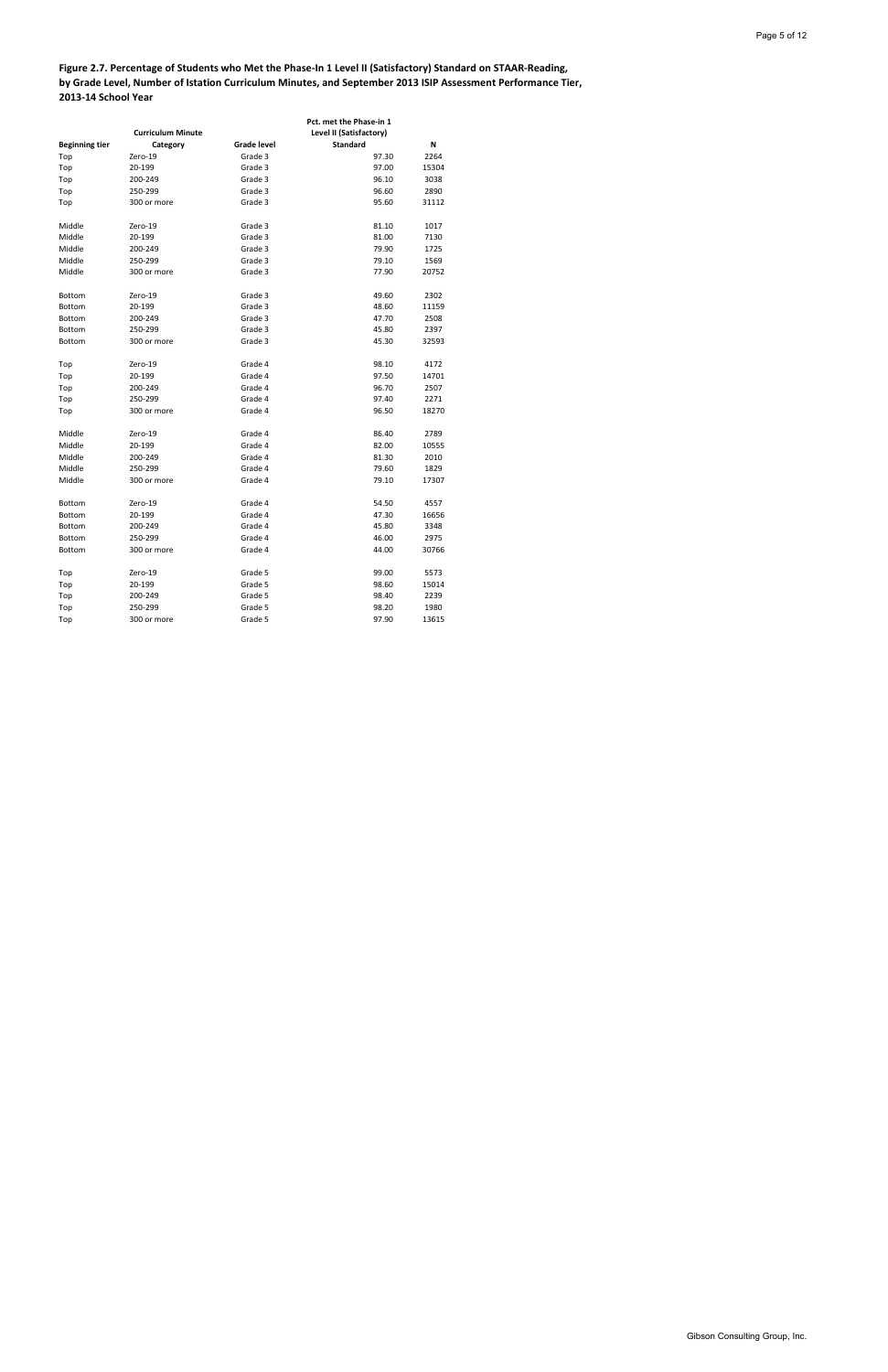**Figure 2.7. Percentage of Students who Met the Phase-In 1 Level II (Satisfactory) Standard on STAAR-Reading, by Grade Level, Number of Istation Curriculum Minutes, and September 2013 ISIP Assessment Performance Tier,** 

| Middle        | Zero-19     | Grade 5 | 89.80 | 4050  |
|---------------|-------------|---------|-------|-------|
| Middle        | 20-199      | Grade 5 | 88.20 | 11887 |
| Middle        | 200-249     | Grade 5 | 87.80 | 2027  |
| Middle        | 250-299     | Grade 5 | 84.90 | 1868  |
|               |             |         |       |       |
| Middle        | 300 or more | Grade 5 | 84.40 | 14551 |
| Bottom        | Zero-19     | Grade 5 | 56.50 | 5469  |
| Bottom        | 20-199      | Grade 5 | 50.80 | 18710 |
| Bottom        | 200-249     | Grade 5 | 50.00 | 3592  |
| Bottom        | 250-299     | Grade 5 | 49.30 | 3097  |
| Bottom        | 300 or more | Grade 5 | 46.80 | 27364 |
|               |             |         |       |       |
| Top           | Zero-19     | Grade 6 | 98.10 | 7322  |
| Top           | 20-199      | Grade 6 | 97.40 | 10232 |
| Top           | 200-249     | Grade 6 | 97.30 | 1090  |
| Top           | 250-299     | Grade 6 | 97.80 | 846   |
| Top           | 300 or more | Grade 6 | 96.90 | 3885  |
| Middle        | Zero-19     | Grade 6 | 84.70 | 6642  |
| Middle        | 20-199      | Grade 6 | 83.20 | 9769  |
| Middle        | 200-249     | Grade 6 | 82.30 | 1167  |
| Middle        | 250-299     | Grade 6 | 82.30 | 918   |
| Middle        | 300 or more | Grade 6 | 78.90 | 5673  |
|               |             |         |       |       |
| <b>Bottom</b> | Zero-19     | Grade 6 | 49.40 | 7616  |
| <b>Bottom</b> | 20-199      | Grade 6 | 46.10 | 12868 |
| Bottom        | 200-249     | Grade 6 | 45.80 | 1765  |
| Bottom        | 250-299     | Grade 6 | 45.30 | 1286  |
| <b>Bottom</b> | 300 or more | Grade 6 | 41.80 | 9859  |
|               |             |         |       |       |
| Top           | Zero-19     | Grade 7 | 97.20 | 10384 |
| Top           | 20-199      | Grade 7 | 96.20 | 8576  |
| Top           | 200-249     | Grade 7 | 96.10 | 539   |
| Top           | 250-299     | Grade 7 | 93.90 | 378   |
| Top           | 300 or more | Grade 7 | 93.80 | 2097  |
| Middle        | Zero-19     | Grade 7 | 79.70 | 7964  |
|               |             |         |       |       |
| Middle        | 20-199      | Grade 7 | 77.90 | 8241  |
| Middle        | 200-249     | Grade 7 | 75.20 | 662   |
| Middle        | 250-299     | Grade 7 | 74.20 | 524   |
| Middle        | 300 or more | Grade 7 | 69.70 | 3444  |
| <b>Bottom</b> | Zero-19     | Grade 7 | 40.10 | 8975  |
| Bottom        | 20-199      | Grade 7 | 36.80 | 11388 |
| Bottom        | 200-249     | Grade 7 | 33.80 | 1218  |
| Bottom        | 250-299     | Grade 7 | 31.50 | 1010  |
| Bottom        | 300 or more | Grade 7 | 30.90 | 6836  |
|               |             |         |       |       |
| Top           | Zero-19     | Grade 8 | 97.70 | 10762 |
| Top           | 20-199      | Grade 8 | 97.10 | 7344  |
| Top           | 200-249     | Grade 8 | 95.70 | 444   |
| Top           | 250-299     | Grade 8 | 94.90 | 316   |
| Top           | 300 or more | Grade 8 | 94.20 | 1501  |
| Middle        | Zero-19     | Grade 8 | 84.40 | 7488  |
| Middle        | 20-199      | Grade 8 | 82.70 | 5947  |
| Middle        | 200-249     | Grade 8 | 79.40 | 490   |
| Middle        | 250-299     | Grade 8 | 77.80 | 423   |
| Middle        | 300 or more | Grade 8 | 78.80 | 2238  |
|               |             |         |       |       |
| Bottom        | Zero-19     | Grade 8 | 51.00 | 7865  |
| Bottom        | 20-199      | Grade 8 | 46.50 | 7572  |
| Bottom        | 200-249     | Grade 8 | 45.30 | 786   |
| Bottom        | 250-299     | Grade 8 | 43.60 | 713   |
| Bottom        | 300 or more | Grade 8 | 41.70 | 3894  |
|               |             |         |       |       |

Gibson Consulting Group, Inc.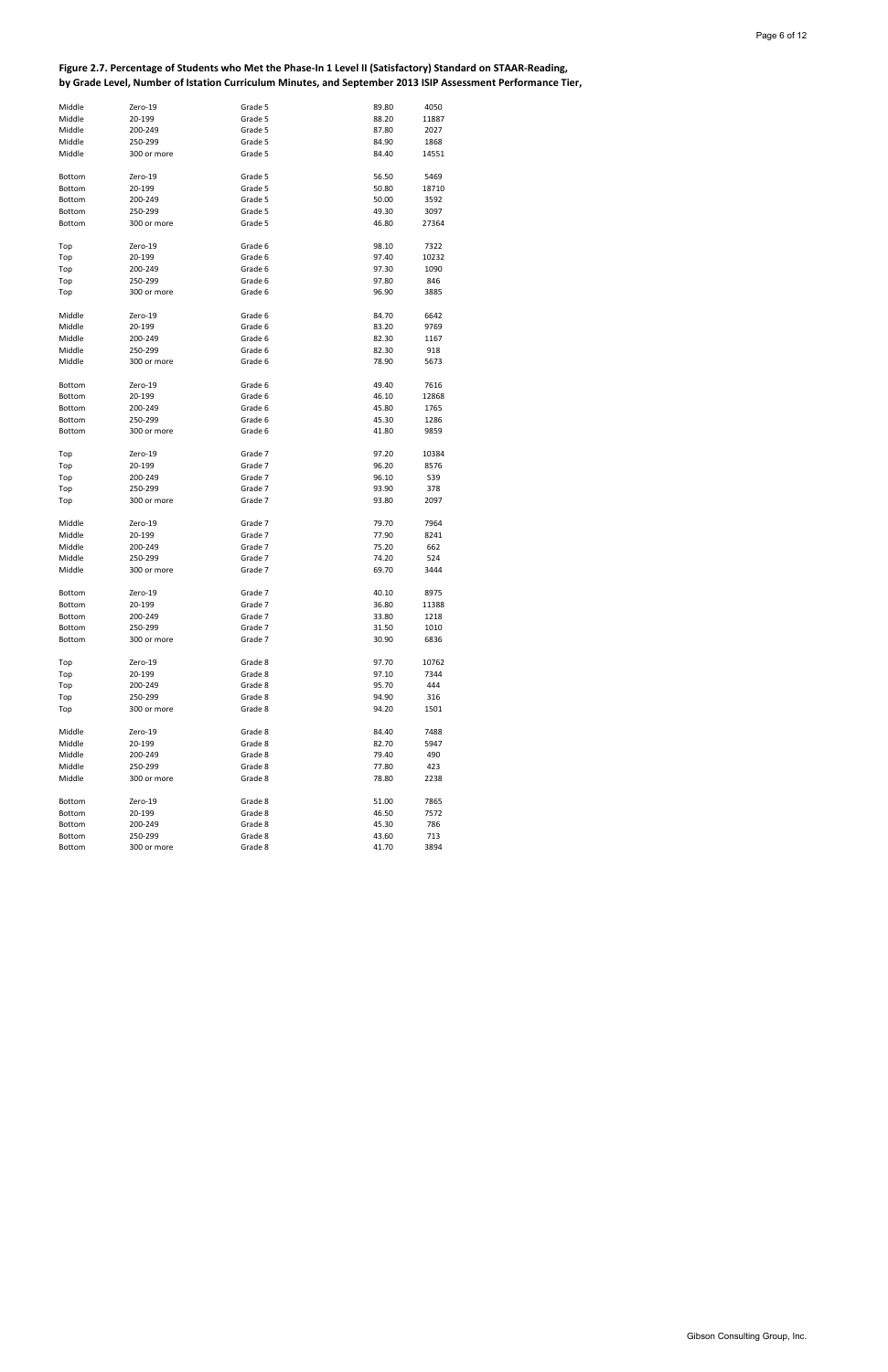# **Figure 2.8. Mean Prior Achievement Decile, Grade and Year Standardized Gain Scores between 2012-13 and 2013-14, by Grade Level and Number of Istation Curriculum Minutes, 2013-14**

|                                   |                    | <b>Mean Decile-</b> |        |
|-----------------------------------|--------------------|---------------------|--------|
|                                   |                    | <b>Standardized</b> |        |
| <b>Curriculum Minute Category</b> | <b>Grade Level</b> | <b>Gain Score</b>   | N      |
| No usage                          | Grade 4            | 0.0440              | 110776 |
| One to 20 minutes                 | Grade 4            | 0.0610              | 22236  |
| 20 to 199 minutes                 | Grade 4            | $-0.0080$           | 91957  |
| 200 to 249 minutes                | Grade 4            | $-0.0500$           | 14099  |
| 250 to 299 minutes                | Grade 4            | $-0.0380$           | 11898  |
| More than 300 minutes             | Grade 4            | $-0.0490$           | 88274  |
| No usage                          | Grade 5            | 0.0320              | 122942 |
| One to 20 minutes                 | Grade 5            | 0.0300              | 26457  |
| 20 to 199 minutes                 | Grade 5            | $-0.0090$           | 92421  |
| 200 to 249 minutes                | Grade 5            | $-0.0290$           | 12964  |
| 250 to 299 minutes                | Grade 5            | $-0.0420$           | 10943  |
| More than 300 minutes             | Grade 5            | $-0.0420$           | 71606  |
| No usage                          | Grade 6            | 0.0370              | 189831 |
| One to 20 minutes                 | Grade 6            | $-0.0450$           | 26646  |
| 20 to 199 minutes                 | Grade 6            | $-0.0410$           | 69507  |
| 200 to 249 minutes                | Grade 6            | $-0.0560$           | 7670   |
| 250 to 299 minutes                | Grade 6            | $-0.0790$           | 6000   |
| More than 300 minutes             | Grade 6            | $-0.0690$           | 30683  |
| No usage                          | Grade 7            | 0.0220              | 220395 |
| One to 20 minutes                 | Grade 7            | $-0.0360$           | 31383  |
| 20 to 199 minutes                 | Grade 7            | $-0.0490$           | 58964  |
| 200 to 249 minutes                | Grade 7            | $-0.0430$           | 4854   |
| 250 to 299 minutes                | Grade 7            | $-0.0580$           | 3791   |
| More than 300 minutes             | Grade 7            | $-0.0230$           | 19729  |
| No usage                          | Grade 8            | 0.0210              | 242130 |
| One to 20 minutes                 | Grade 8            | $-0.0500$           | 28817  |
| 20 to 199 minutes                 | Grade 8            | $-0.0660$           | 44908  |
| 200 to 249 minutes                | Grade 8            | $-0.0770$           | 3558   |
| 250 to 299 minutes                | Grade 8            | $-0.0560$           | 2758   |
| More than 300 minutes             | Grade 8            | $-0.0210$           | 11533  |

Page 7 of 12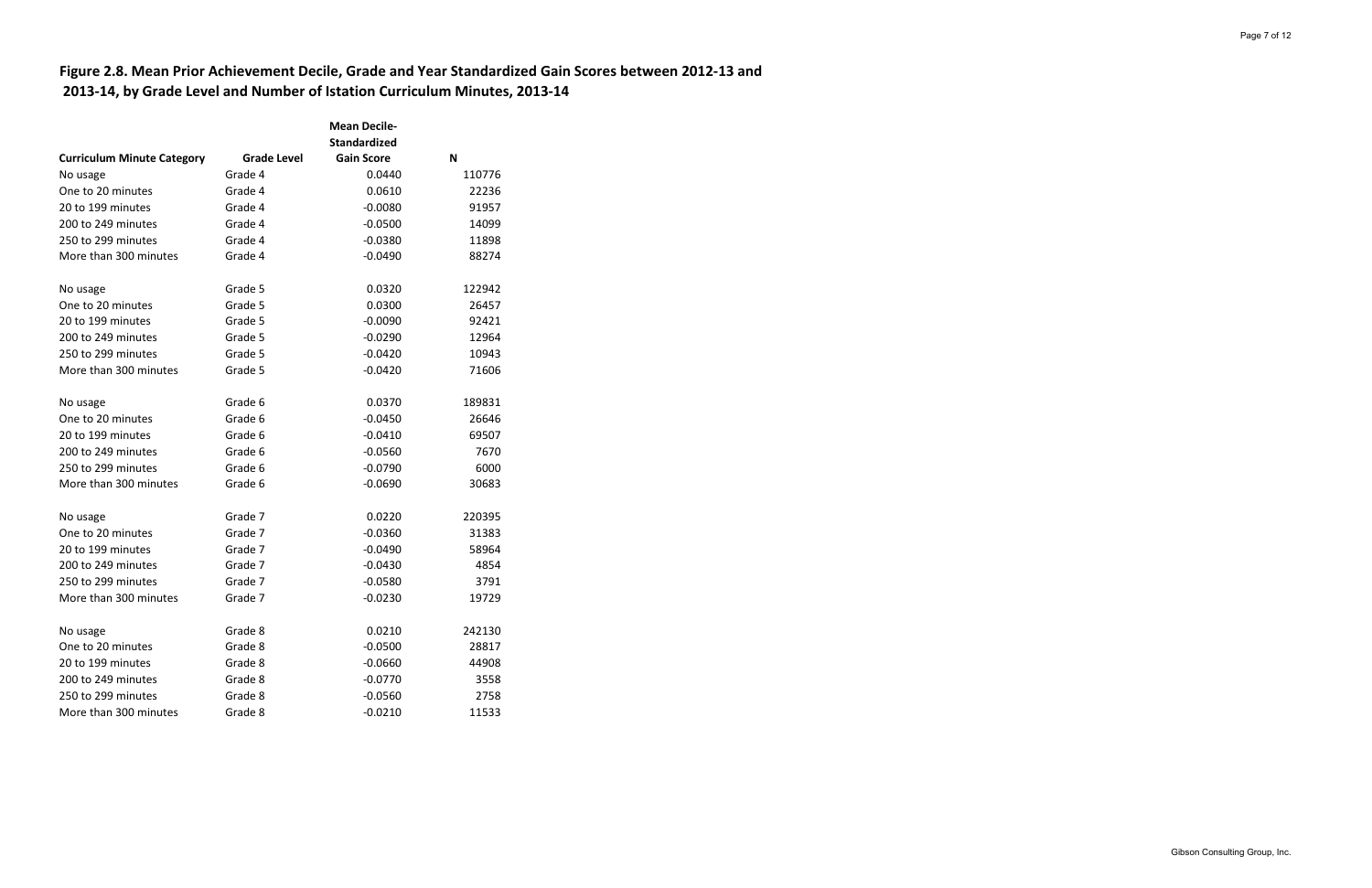# **Figure 2.11. Mean Decile-Standardized Gain Scores between 2012-13 and 2013-14 on STAAR-Reading, by At-Risk Status, Student Grade Level, and Curriculum System Usage**

|                    |                        |                       | <b>Mean Decile-</b>      |        |
|--------------------|------------------------|-----------------------|--------------------------|--------|
|                    | <b>Curriculum</b>      |                       | <b>Standardized Gain</b> |        |
| <b>Grade level</b> | <b>Minute category</b> | <b>At-risk status</b> | <b>Score</b>             | N      |
| Grade 5            | None                   | Not at-risk           | 0.0660                   | 88714  |
| Grade 5            | None                   | At-risk               | $-0.0590$                | 33955  |
| Grade 5            | $1 - 20$               | Not at-risk           | 0.0660                   | 19157  |
| Grade 5            | $1 - 20$               | At-risk               | $-0.0630$                | 7300   |
| Grade 5            | 20-199                 | Not at-risk           | 0.0280                   | 61716  |
| Grade 5            | 20-199                 | At-risk               | $-0.0830$                | 30705  |
| Grade 5            | 200-249                | Not at-risk           | 0.0050                   | 8110   |
| Grade 5            | 200-249                | At-risk               | $-0.0860$                | 4854   |
| Grade 5            | 250-299                | Not at-risk           | $-0.0020$                | 6828   |
| Grade 5            | 250-299                | At-risk               | $-0.1090$                | 4115   |
| Grade 5            | More than 300          | Not at-risk           | $-0.0070$                | 40670  |
| Grade 5            | More than 300          | At-risk               | $-0.0880$                | 30936  |
|                    |                        |                       |                          |        |
| Grade 8            | None                   | Not at-risk           | 0.0800                   | 179769 |
| Grade 8            | None                   | At-risk               | $-0.1510$                | 61797  |
| Grade 8            | $1 - 20$               | Not at-risk           | 0.0100                   | 19013  |
| Grade 8            | $1 - 20$               | At-risk               | $-0.1660$                | 9804   |
| Grade 8            | 20-199                 | Not at-risk           | $-0.0030$                | 26254  |
| Grade 8            | 20-199                 | At-risk               | $-0.1550$                | 18654  |
| Grade 8            | 200-249                | Not at-risk           | $-0.0230$                | 1635   |
| Grade 8            | 200-249                | At-risk               | $-0.1230$                | 1923   |
| Grade 8            | 250-299                | Not at-risk           | $-0.0070$                | 1187   |
| Grade 8            | 250-299                | At-risk               | $-0.0940$                | 1571   |
| Grade 8            | More than 300          | Not at-risk           | 0.0230                   | 3818   |
| Grade 8            | More than 300          | At-risk               | $-0.0430$                | 7715   |

Page 8 of 12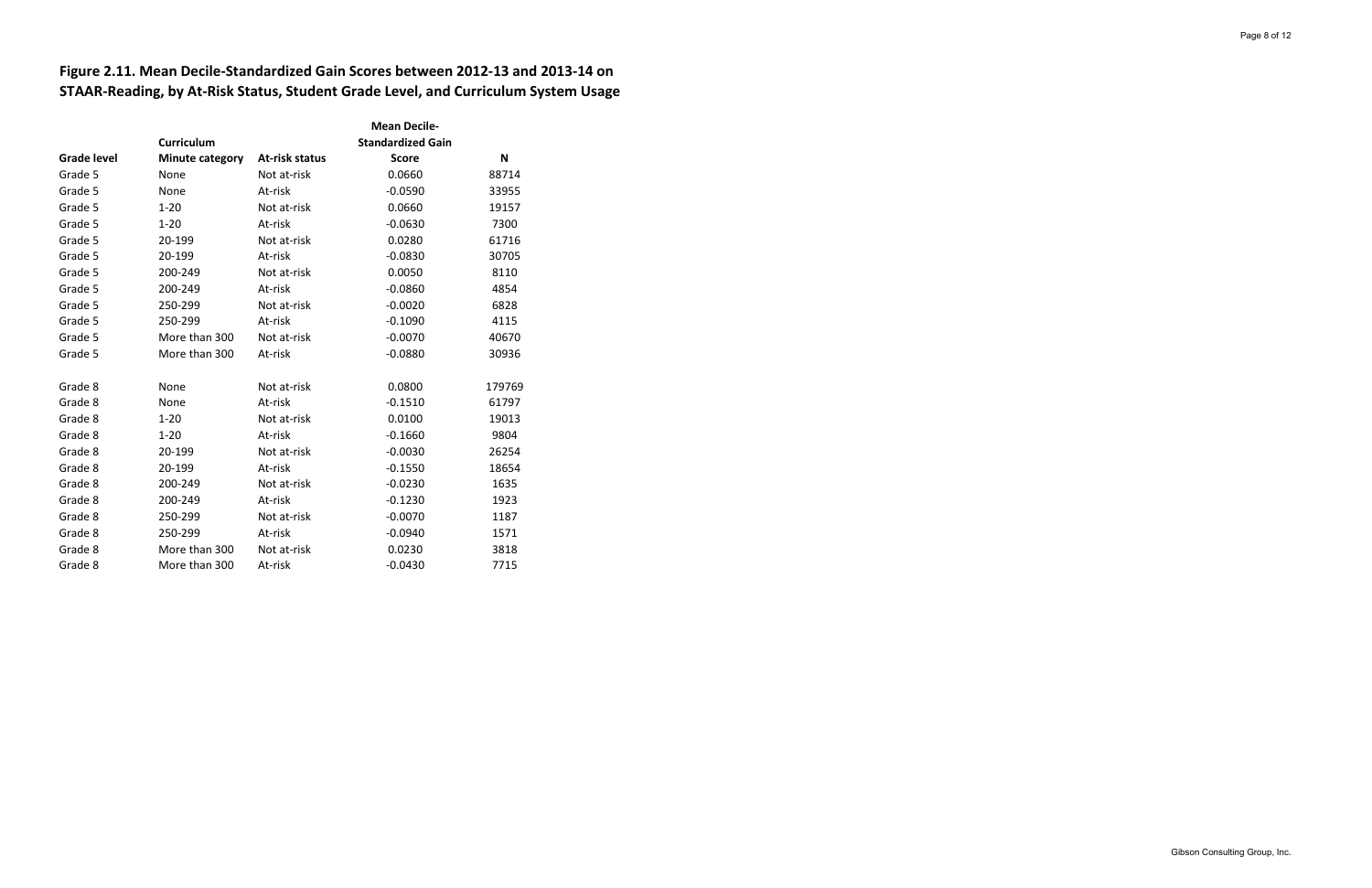**Figure 2.12. Percentage of Students Who Met the Phase-In 1 Level II (Satisfactory) Standard on Second Administration of STAAR-Reading, by Interim Istation Usage, Grades 5 and 8, 2013-14 School Year**

|                    | <b>Indicator of Whether</b><br><b>Student used the System</b><br>between STAAR Reading | Percentage who<br>met the Phase-in |       |
|--------------------|----------------------------------------------------------------------------------------|------------------------------------|-------|
| <b>Grade level</b> | <b>Test Administations</b>                                                             | <b>1 Level II Standard</b>         | N     |
| Grade 5            | No use                                                                                 | 37.33                              | 46461 |
| Grade 5            | Used system                                                                            | 40.56                              | 41544 |
| Grade 8            | No use                                                                                 | 36.34                              | 47668 |
| Grade 8            | Used system                                                                            | 35.91                              | 13129 |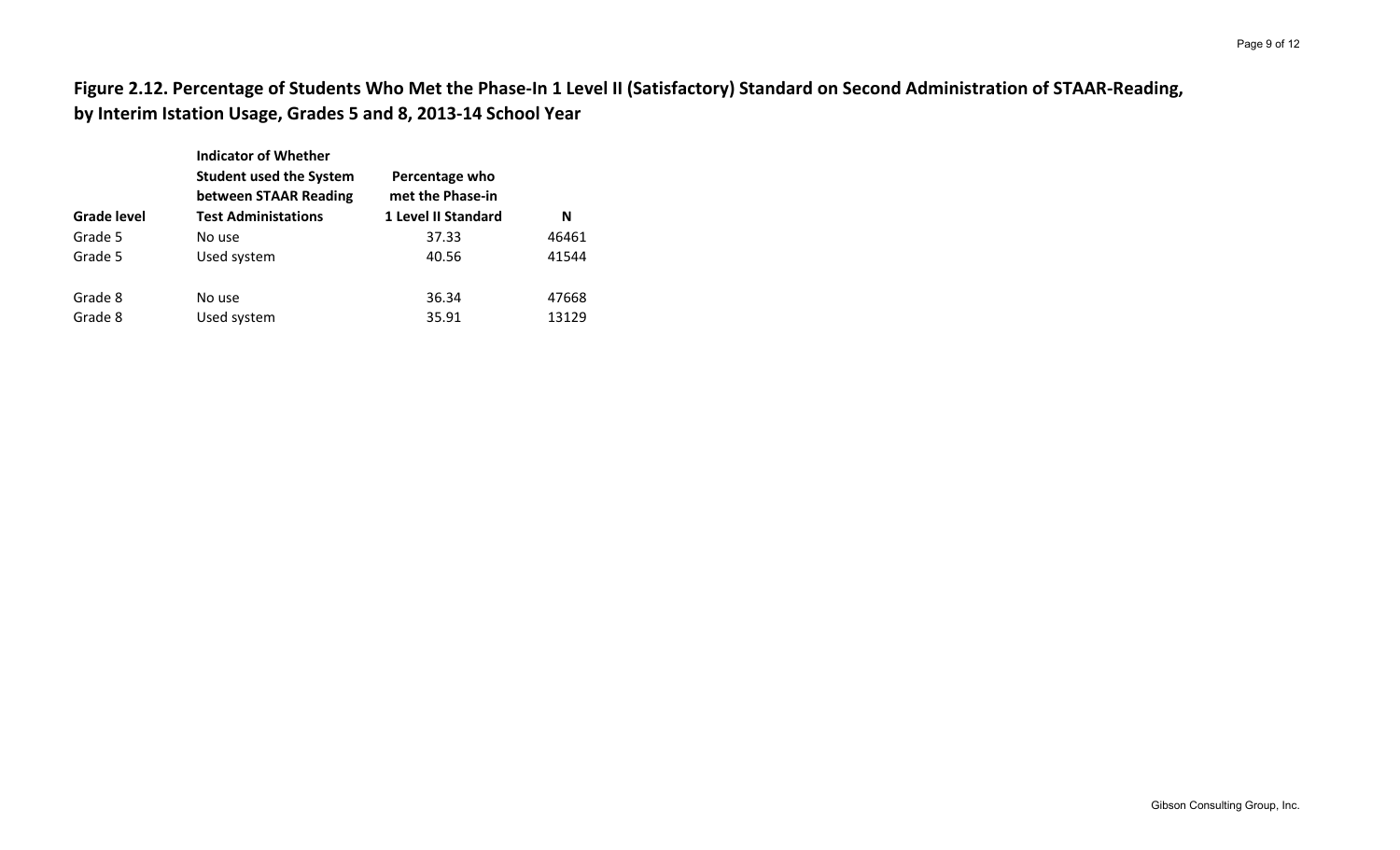### **Figure 2.13. Percentage of Students Who Met the Phase-In 1 Level II (Satisfactory) Standard on Second Administration of STAAR-Reading, by Intensity of Istation Usage, Grades 5 and 8, 2013-14 School Year**

|             | Percentage who        |                         |       |
|-------------|-----------------------|-------------------------|-------|
|             | <b>Istation Usage</b> | <b>Met the Phase-in</b> |       |
| Grade Level | Category              | 1 Level II Standard     | N     |
| Grade 5     | No use                | 37.33                   | 46461 |
| Grade 5     | One to 10             | 41.38                   | 6138  |
| Grade 5     | 11 to 50              | 39.47                   | 10816 |
| Grade 5     | 51 to 100             | 39.56                   | 7382  |
| Grade 5     | More than 100         | 41.38                   | 17208 |
|             |                       |                         |       |
| Grade 8     | No use                | 36.34                   | 47668 |
| Grade 8     | One to 10             | 37.00                   | 3632  |
| Grade 8     | 11 to 50              | 36.20                   | 3401  |
| Grade 8     | 51 to 100             | 36.52                   | 1966  |
| Grade 8     | More than 100         | 34.43                   | 4130  |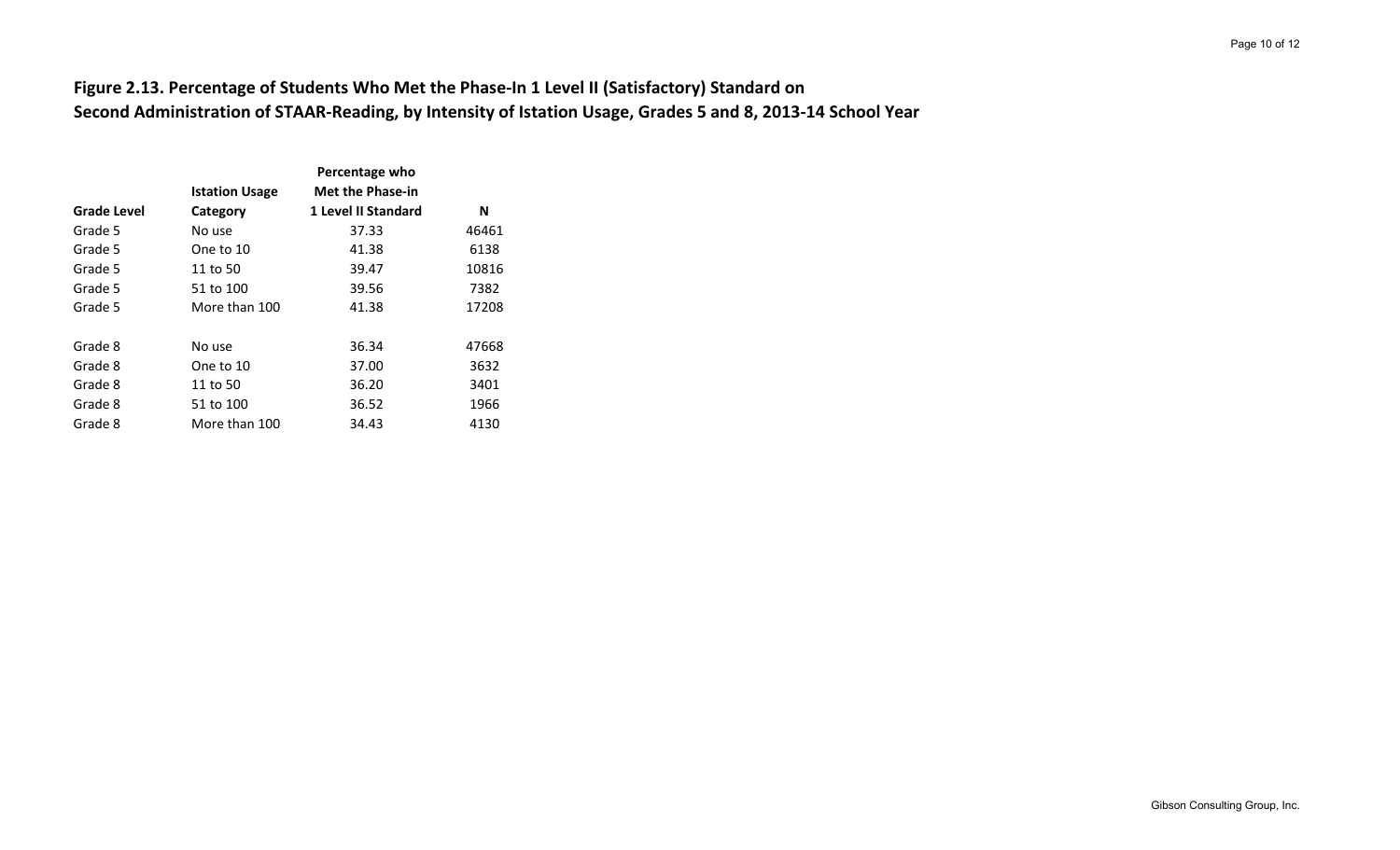**Figure A2. Mean Grade and Year Standardized Gain Score between 2012-13 and 2013-14 for Students in the Bottom Quartile of Scores on the 2012-13 STAAR-Reading Assessment, by Grade Level and Number of Istation Curriculum Minutes, 2013-14**

|                                   | <b>Mean Standardized</b> |                   |       |  |
|-----------------------------------|--------------------------|-------------------|-------|--|
| <b>Curriculum Minute Category</b> | <b>Grade level</b>       | <b>Gain Score</b> | N     |  |
| No usage                          | Grade 4                  | 0.24              | 22808 |  |
| One to 20 minutes                 | Grade 4                  | 0.22              | 4738  |  |
| 20 to 199 minutes                 | Grade 4                  | 0.21              | 21986 |  |
| 200 to 249 minutes                | Grade 4                  | 0.20              | 3679  |  |
| 250 to 299 minutes                | Grade 4                  | 0.20              | 3138  |  |
| More than 300 minutes             | Grade 4                  | 0.22              | 26274 |  |
| No usage                          | Grade 5                  | 0.21              | 25827 |  |
| One to 20 minutes                 | Grade 5                  | 0.21              | 5501  |  |
| 20 to 199 minutes                 | Grade 5                  | 0.20              | 23970 |  |
| 200 to 249 minutes                | Grade 5                  | 0.19              | 3860  |  |
| 250 to 299 minutes                | Grade 5                  | 0.18              | 3219  |  |
| More than 300 minutes             | Grade 5                  | 0.19              | 24659 |  |
| No usage                          | Grade 6                  | 0.25              | 38313 |  |
| One to 20 minutes                 | Grade 6                  | 0.20              | 6450  |  |
| 20 to 199 minutes                 | Grade 6                  | 0.23              | 19377 |  |
| 200 to 249 minutes                | Grade 6                  | 0.25              | 2613  |  |
| 250 to 299 minutes                | Grade 6                  | 0.22              | 2036  |  |
| More than 300 minutes             | Grade 6                  | 0.23              | 12866 |  |
| No usage                          | Grade 7                  | 0.20              | 43137 |  |
| One to 20 minutes                 | Grade 7                  | 0.17              | 8569  |  |
| 20 to 199 minutes                 | Grade 7                  | 0.18              | 20112 |  |
| 200 to 249 minutes                | Grade 7                  | 0.19              | 2154  |  |
| 250 to 299 minutes                | Grade 7                  | 0.18              | 1759  |  |
| More than 300 minutes             | Grade 7                  | 0.20              | 10815 |  |
| No usage                          | Grade 8                  | 0.26              | 48415 |  |
| One to 20 minutes                 | Grade 8                  | 0.26              | 7907  |  |
| 20 to 199 minutes                 | Grade 8                  | 0.25              | 15452 |  |
| 200 to 249 minutes                | Grade 8                  | 0.26              | 1671  |  |
| 250 to 299 minutes                | Grade 8                  | 0.27              | 1365  |  |
| More than 300 minutes             | Grade 8                  | 0.29              | 7024  |  |

Page 11 of 12

Gibson Consulting Group, Inc.